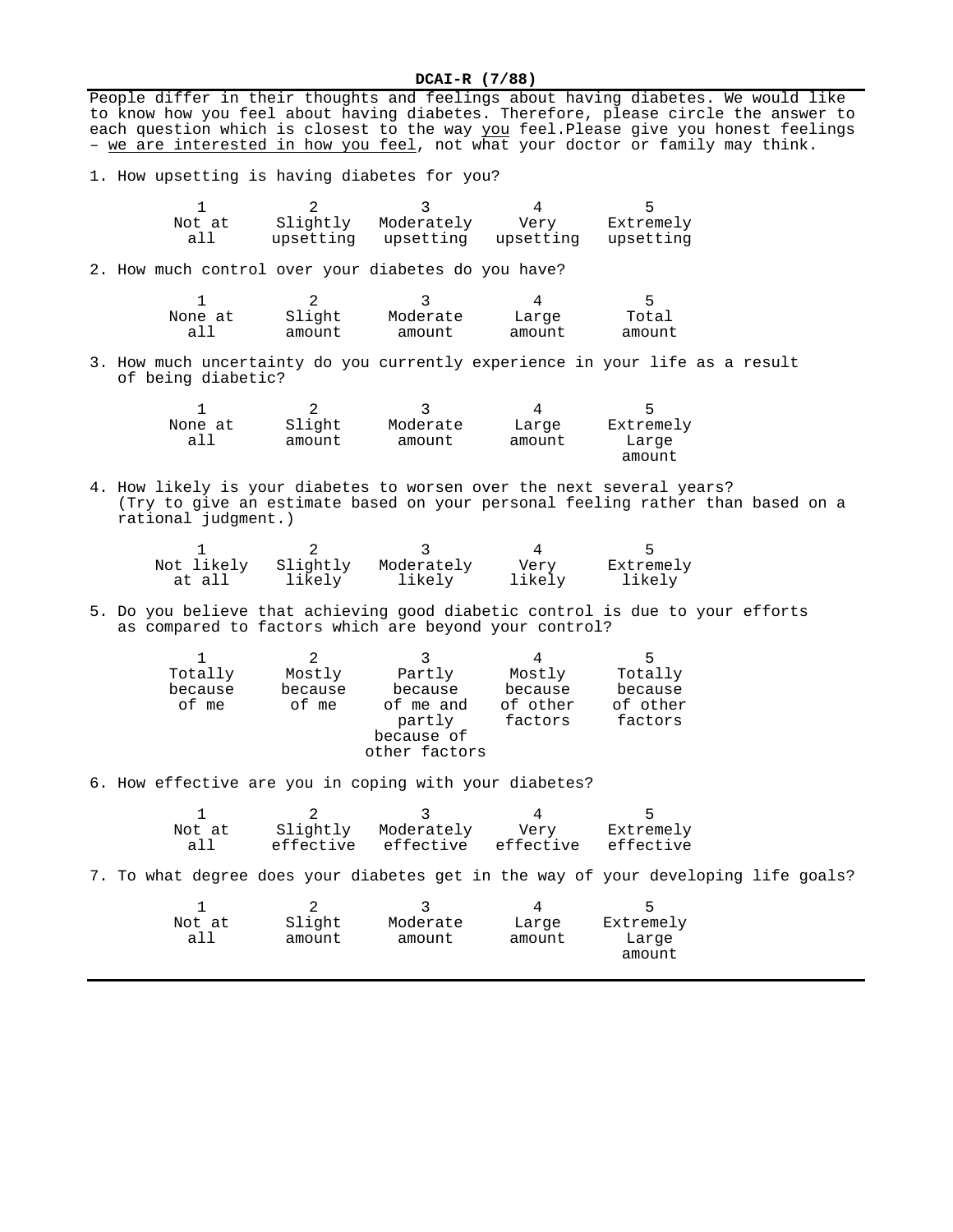## **Scoring the ADS is easy:**

1. Reverse score items # 2 and 6.

 $ADS2R = 5 - ADS2$  $ADS6R = 5 - ADS6$ 

2. Then sum all items, using the reversed scored items 2 and 6.

Total score =  $ADS1 + ADSR2 + ADS3 + ADS4 + ADS5 + ADS6 +$ ADS7

There is no manual.

Interpretation is straightforward: The smaller the total score, the more positive the appraisal strategy. Thus, lower scores are better.

Citation:

Carey, M. P., Jorgensen, R. S., Weinstock, R. S., Sprafkin, R. P., Lantinga, L. J., Carnrike, C. L. M., Jr., Baker, M. T., & Meisler, A. W. (1991). Reliability and validity of the appraisal of diabetes scale. *Journal of Behavioral Medicine*, *14*, 43-51.

Michael P. Carey, PhD Director, Centers for Behavioral & Preventive Medicine Professor, Department of Psychiatry & Human Behavior (Medicine) Professor, Behavioral and Social Sciences (Public Health) Brown University Coro Building, Suite 314 One Hoppin Street Providence, RI 02903 Michael Carey@brown.edu